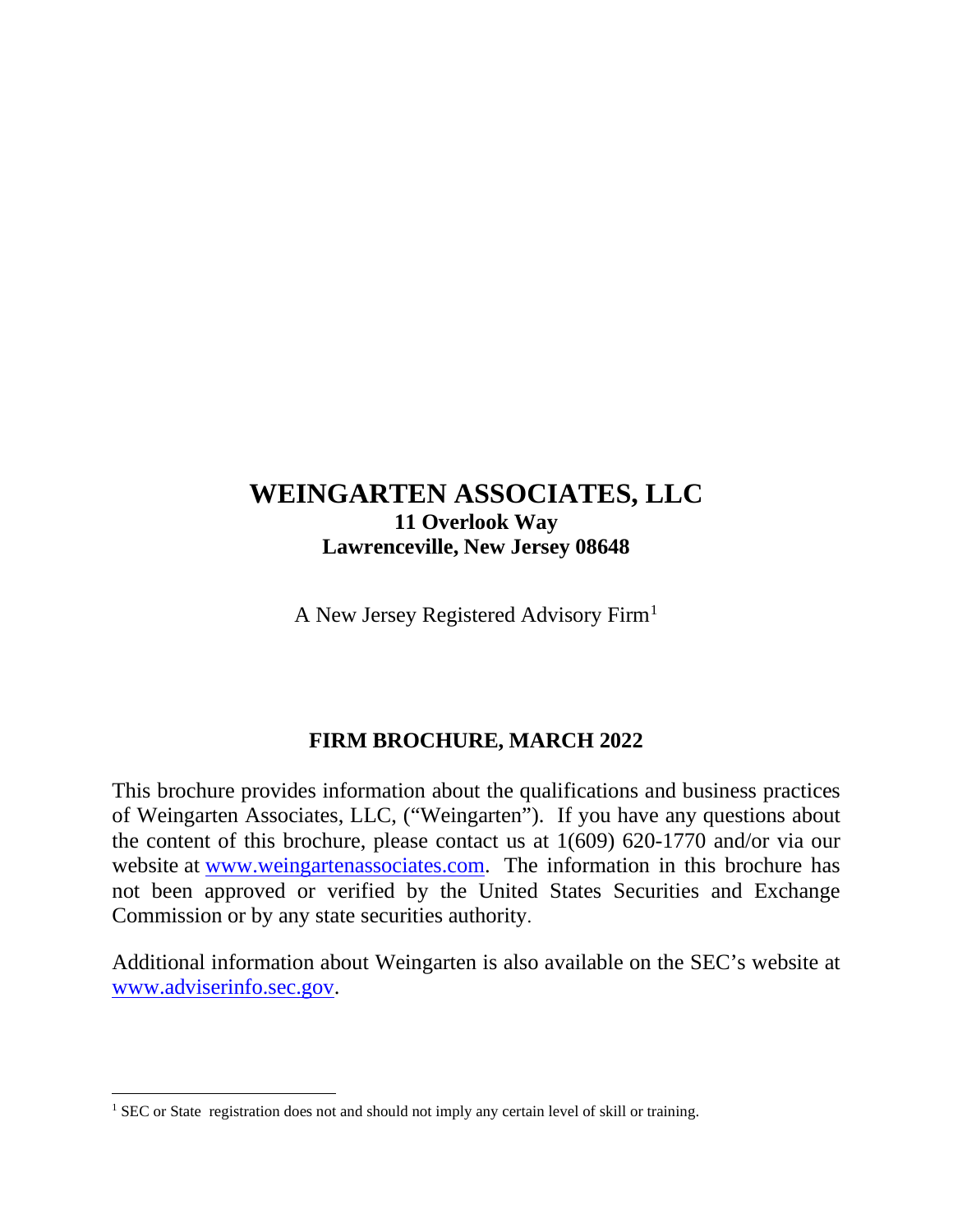### **Item 2. MATERIAL CHANGES**

Weingarten has not had any material changes to its investment advisory services or personnel since the filing of its 2021 Annual ADV Amendment.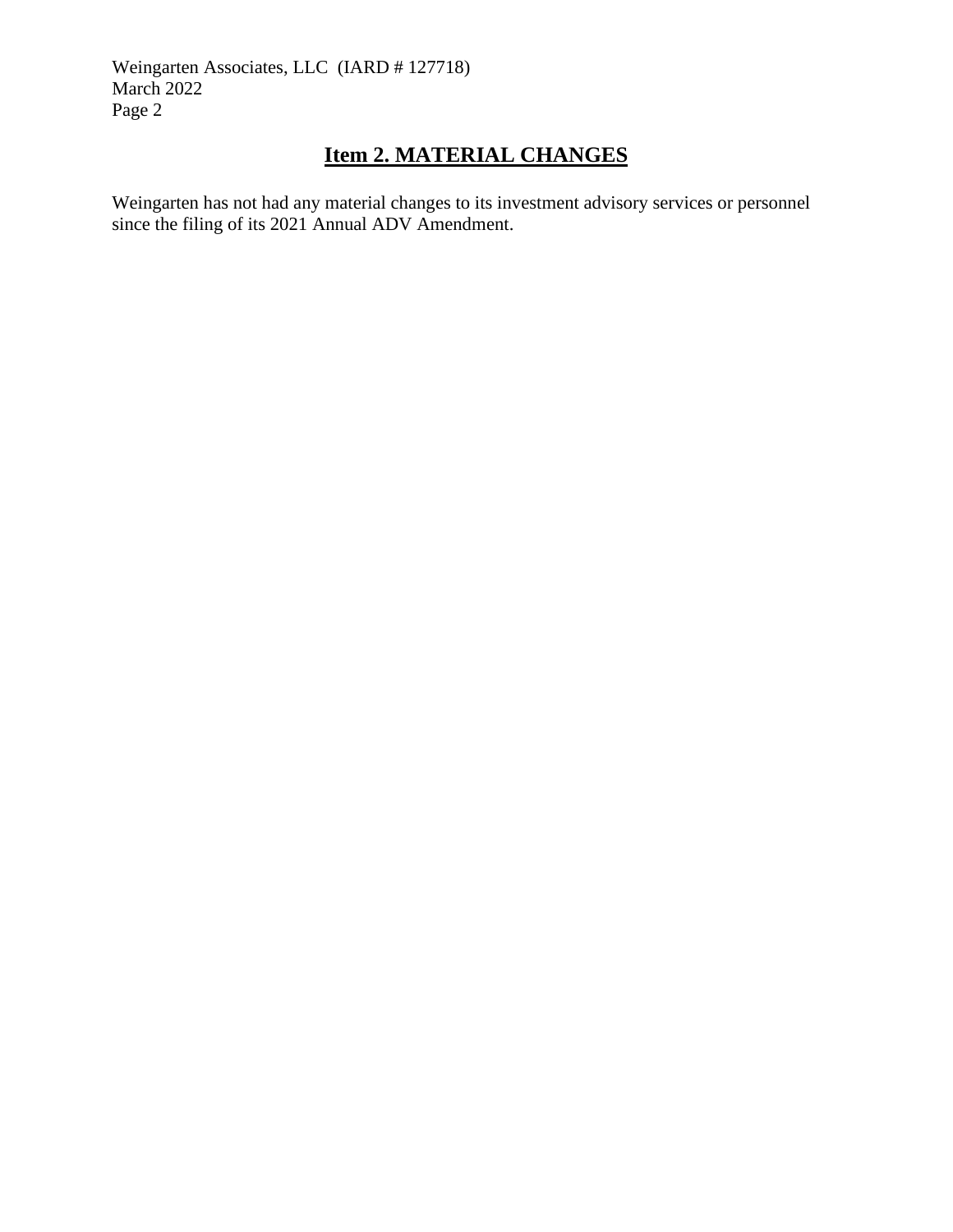# **Item 3. TABLE OF CONTENTS**

| Item 11. Code of Ethics, Participation or Interest in Client Transactions and Personal Trading 7 |
|--------------------------------------------------------------------------------------------------|
|                                                                                                  |
|                                                                                                  |
|                                                                                                  |
|                                                                                                  |
|                                                                                                  |
|                                                                                                  |
|                                                                                                  |
|                                                                                                  |
|                                                                                                  |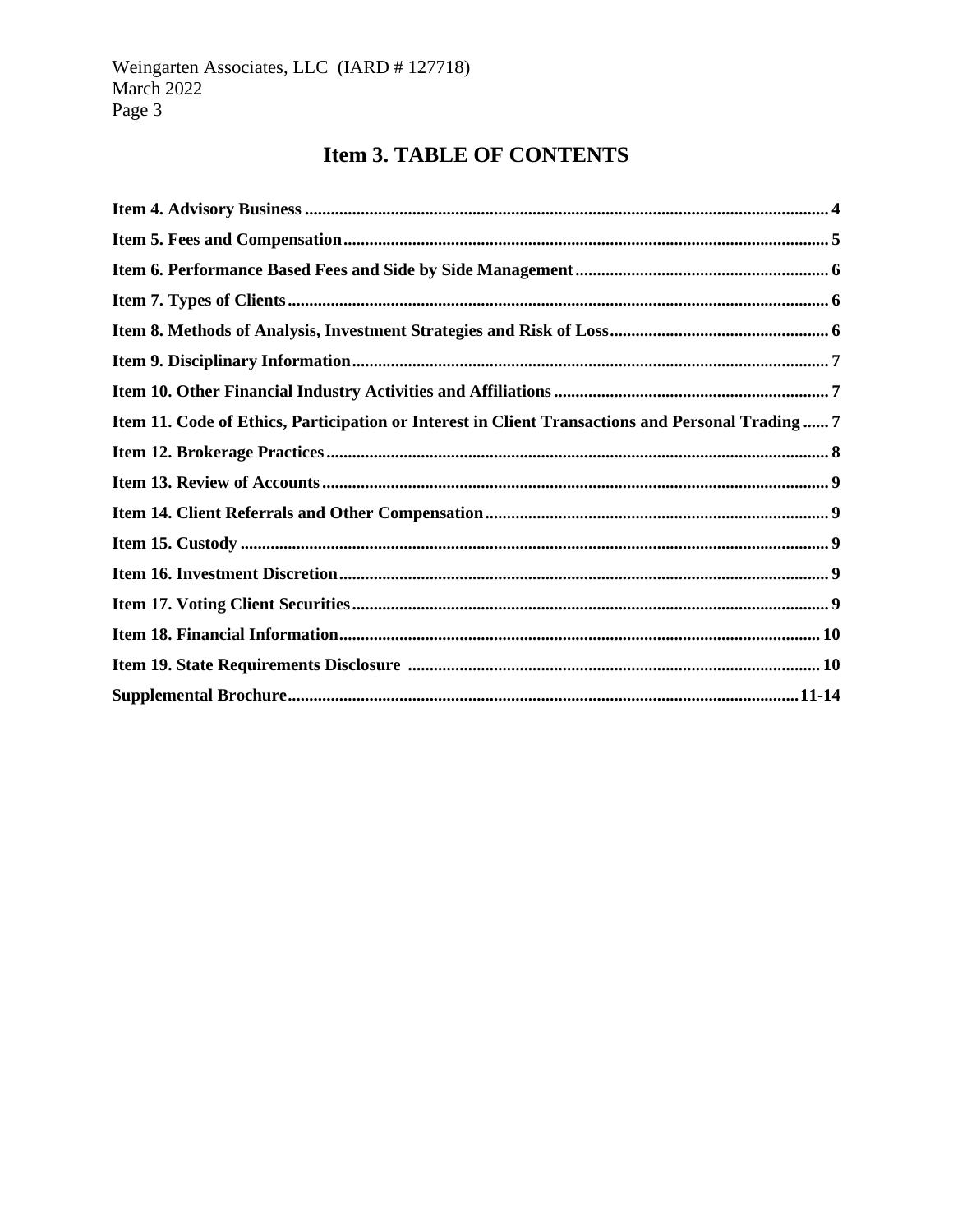### **Item 4. ADVISORY BUSINESS**

Weingarten was founded in 2003. Weingarten is owned by Ken and Trina Weingarten. Weingarten is managed by its principal, Ken Weingarten.

### **Initial Fixed Fee Financial Planning:**

Weingarten provides its clients with financial planning and consultation services (e.g., review of goals and objectives, analysis and recommendations for cash flow planning, asset allocation/investment planning, income tax planning, insurance planning, estate planning, retirement planning, education planning, real estate/mortgage planning, etc.). Weingarten's fixed fee financial planning and consultation services include three meetings in addition to the introductory meetings, and thirty days of telephone and e-mail support for questions relating to recommendations after presentation of the Financial Plan. Prior to engaging Weingarten to provide this service, the client will generally be required to enter into Weingarten's *Financial Planning Engagement Client Service Agreement* setting forth the terms and conditions of the engagement and describing the scope of the services to be provided.

#### **Wealth Management Advisory Services:**

Clients may engage Weingarten to provide an ongoing investment management services for a fixed annual fee payable in advance that consists of ongoing financial planning, discretionary investment management/consulting, and tax planning. Wealth Management Services primarily invest client account in ETFs and Mutual Funds based upon our client's investment objectives and goals.

#### **1) Wealth Management Services**

There are three coordinated services that comprise our Wealth Management Services:

- Holistic Financial Planning
- Investment Management Services
- Tax Planning and Preparation

The best way to get a sense of what services we have provided our clients in the past is to review the document titled ["What A Great Financial Advisor Can Do For You"](https://www.weingartenassociates.com/what-great-financial-advisor-can-do-you) on our website. Our Wealth Management Services are most appropriate for clients who have already accumulated at least \$1M+ of investable assets.

#### **2) Wealth Accumulator Services**

The Wealth Accumulator Plan offers the same set of services as the Wealth Management services but is customized for clients who are in the 'rapid' accumulation phase of their longterm planning. This service is designed for younger clients, or those who have at least 5-10 years of high-earning potential before retirement. The Wealth Accumulator Plan is most appropriate for clients who have at least \$500k in investable assets.

Weingarten also offers its clients ongoing accountancy and tax preparation services through Trina Weingarten, a Certified Public Accountant.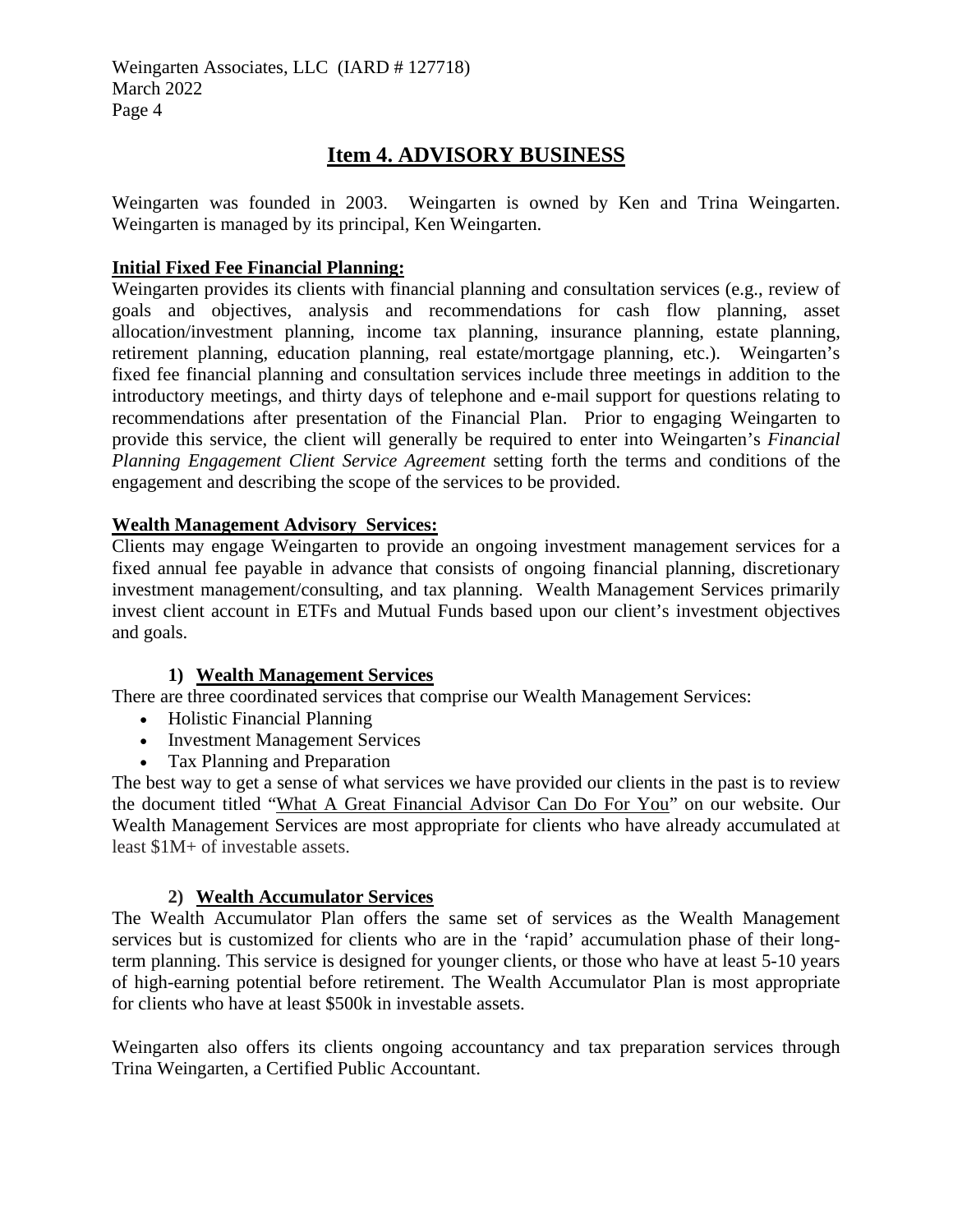#### **Project Based Consulting**

For clients who are truly at the beginning of their long-term financial journey we offer customized project-based planning services. Weingarten may provide clients with a two-hour financial consulting problem solving session specifically tailored to address a client-defined topic of discussion. Weingarten will provide general financial planning and investment advice relative to the client's presented issue, which issue shall be provided in advance of the problemsolving session. Weingarten's services are limited to the general advice communicated during the problem-solving session. These services are offered on a limited basis depending on our current workflow. Please contact us for discussion to determine if we may be a fit for each other.

#### **Termination and Refunds**:

As discussed above, prior to engaging Weingarten to provide services, the client will be required to enter into the applicable *Client Service Agreement* setting forth the terms and conditions of the engagement, describing the scope of the services to be provided, and the portion of the fee that is due from the client prior to the commencement of services. In the event the client terminates Weingarten's services, the balance of any unearned fee, if any, shall be refunded to the client.

Weingarten does not maintain any wrap programs.

Weingarten currently provides investment management services to approximately \$124 million in assets under management, primarily on a discretionary basis.

### **Item 5. FEES AND COMPENSATION**

#### **Initial Financial Planning:**

Weingarten's financial planning fees generally start at \$4,000.00 on a fixed-fee basis and will depend upon the level and scope of the services required. Typically, one-half of Weingarten's fee is due upon signing of the initial *Financial Planning Engagement Client Service Agreement* with the balance due upon presentment of Weingarten's recommendations.

#### **Project Based Consulting Services Engagement**:

Weingarten's fee under this arrangement is \$250.00 per hour with a two-hour minimum purchase required. The entire fee shall be due at the conclusion of the office consultation. Prior to engaging Weingarten to provide hourly financial planning services, the client will generally be required to enter into Weingarten's *Hourly Financial Planning Client Service Agreement*.

#### **Wealth Management Advisory Services**:

Weingarten generally imposes a minimum annual fee of \$10,000 for this service. Regular ongoing services are intended for those clients with at least \$1M in investable assets.

In certain circumstances, Weingarten will consider a lower minimum annual fee. This is primarily for family members of existing clients as well as young professionals who have less than \$500,000 of investable assets and are likely to progress to our regular services within four years.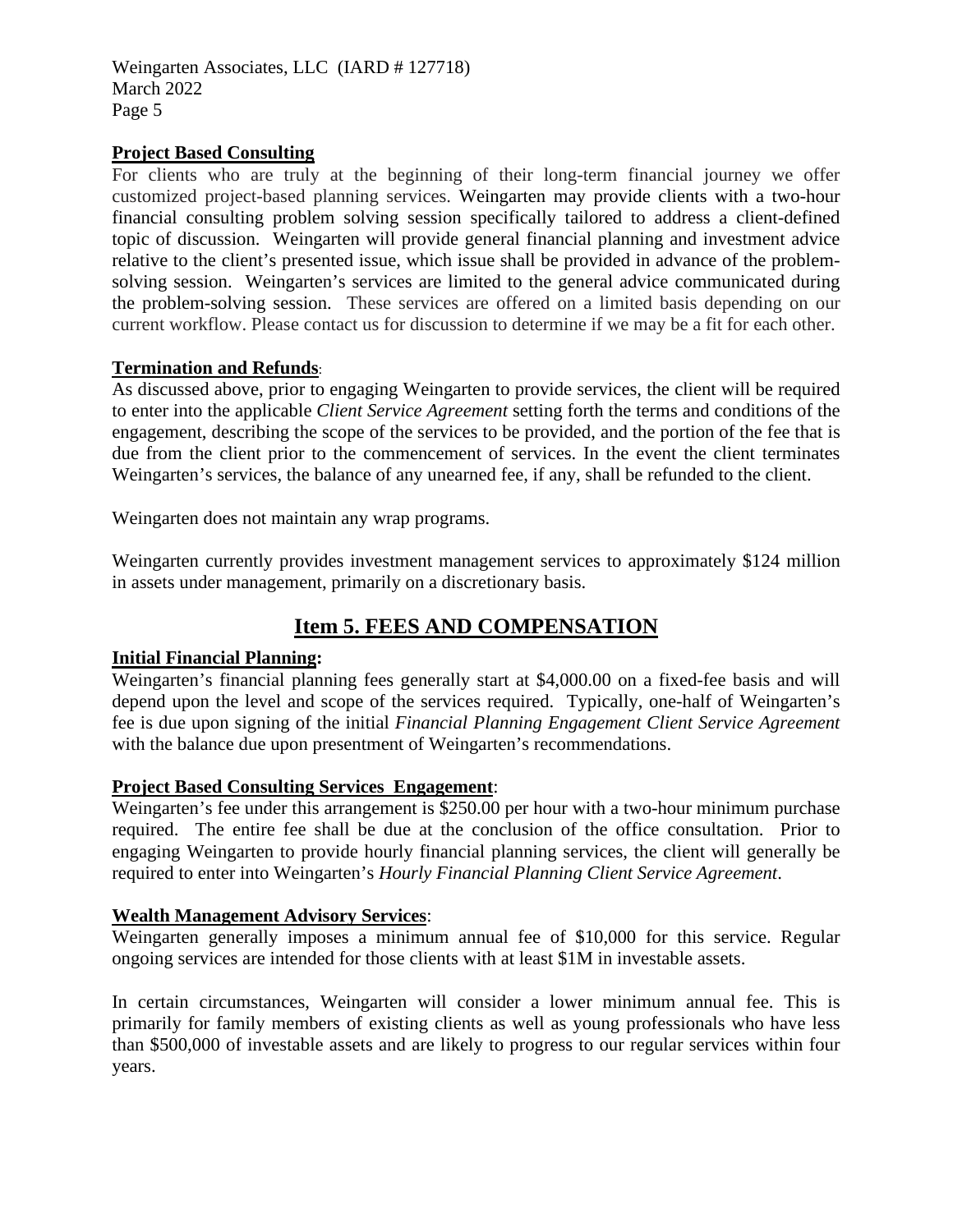Weingarten does not require the prepayment of fees of more than \$500 and for six months or more in advance. Prior to engaging Weingarten to provide ongoing annual services, the client will generally be required to enter into Weingarten's *Ongoing and Annual Client Service Agreement*.

The broker-dealer/custodian for the client's account may charge brokerage commissions and/or transaction fees for effecting certain securities transactions (i.e., transaction fees are charged for certain no-load mutual funds, commissions are charged for other securities transactions). In addition to Weingarten's investment management fee, brokerage commissions and/or transaction fees, the client will also incur, relative to all mutual fund purchases, charges imposed at the mutual fund level (e.g., management fees and other fund expenses).

### **Item 6. PERFORMANCE-BASED FEES and SIDE-BY-SIDE MANAGEMENT**

Weingarten does not charge performance based advisory fees.

# **Item 7. TYPES OF CLIENTS**

Weingarten provides investment advisory services to the following clients:

- Individuals and High Net Worth Individuals;
- Trusts:
- Charitable Organizations;
- Pension Plans  $& 401(k)$

Weingarten requires a minimum client account size of \$500,000.00 However in certain situations, Weingarten may waive such minimum account size requirements in its sole discretion.

# **Item 8. METHODS OF ANALYSIS, INVESTMENT STRATEGIES AND RISK OF LOSS**

Weingarten uses an academic-based investment strategy that focuses on using multiple assets classes. A basic assumption is that markets are highly efficient, and they quickly incorporate new information into security prices. Hence, investment strategies focus on using low-cost passivelymanaged mutual funds and exchange-traded funds. Investors are rewarded in proportion to the risk they take based on three factors: their exposure to the equity markets, their exposure to small company stocks relative to large company stocks, and their exposure to lower-priced (or value) stocks relative to higher-priced (or growth) stocks. Weingarten's investment strategies largely follow the work of Eugene Fama and Kenneth French who developed the framework for the '3 factor model.'

Weingarten does not guarantee the future performance of any account or any specific level of performance, the success of any investment decision or strategy that Weingarten may use, or the success of Weingarten' overall investment management. All investment decisions are subject to various market, currency, economic, political, and business risks, and that those investment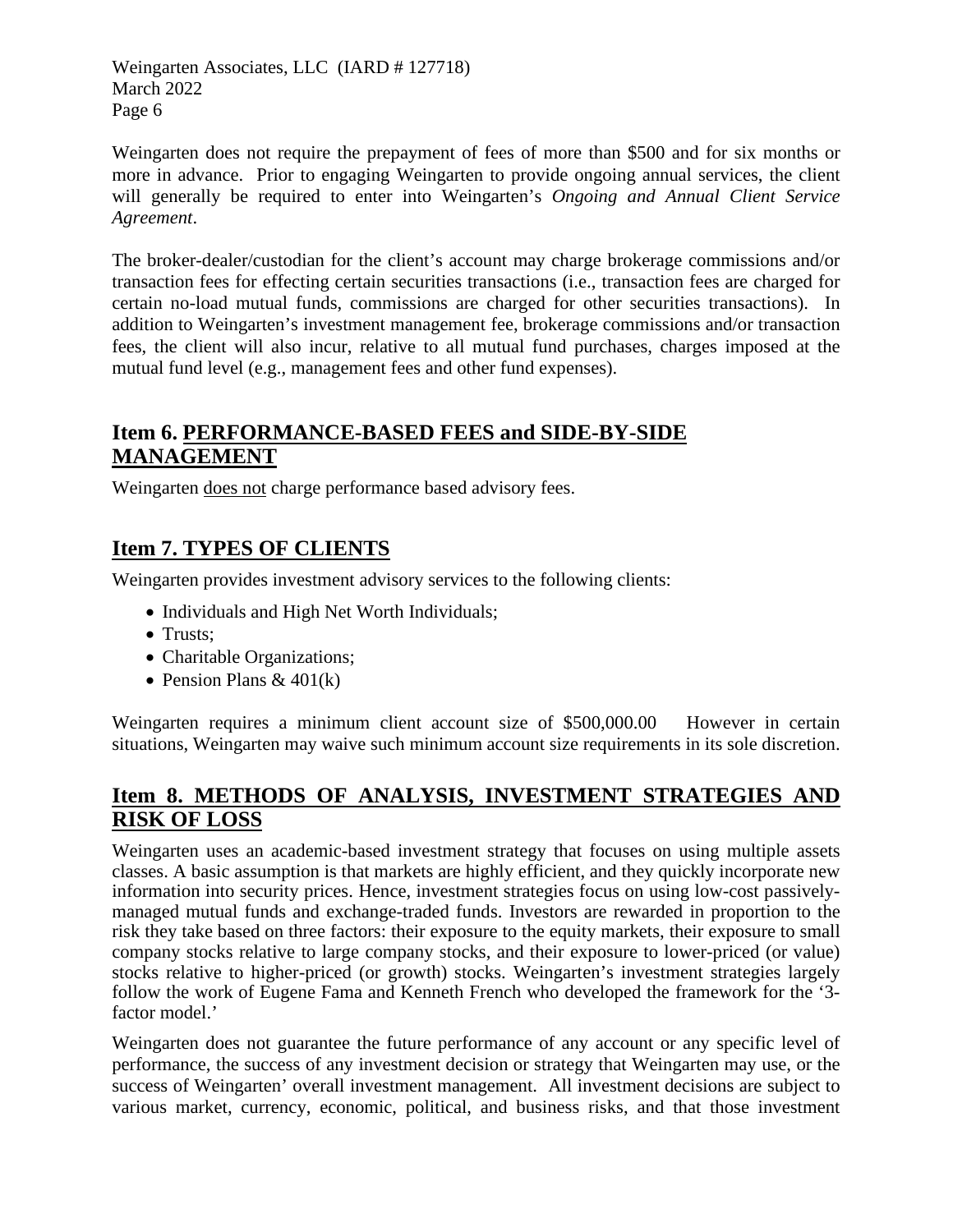decisions will not always be profitable. The client retains absolute discretion over all such implementation decisions and is free to accept or reject any recommendation from Weingarten. Moreover, each client is advised that it remains his/her/its responsibility to promptly notify Weingarten if there is ever any change in his/her/its financial situation or investment objectives for the purpose of reviewing/evaluating/revising Weingarten's previous recommendations and/or services.

# **Item 9. DISCIPLINARY INFORMATION**

Weingarten and its personnel *have not been* convicted, pled guilty or nolo contendere ("no contest"), been named, charged or been the subject of any order or judgment by any court of competent jurisdictions, SEC or any Self Regulatory Organization (e.g., FINRA) for the any of the following offenses:

- investments or investment related business;
- fraud, false statements or omissions:
- violation of any investment related statute or regulation or SRO rules;
- wrongful taking of property, bribery, perjury, forgery, counterfeiting;
- extortion or conspiracy to commit any of these offenses.

In addition, Weingarten and its personnel *are not* the subject of any pending matters in connection with any of the above-identified offenses.

# **Item 10. OTHER FINANCIAL INDUSTRY AFFILIATIONS**

Weingarten is not affiliated with any other financial institution.

### **Item 11. CODE OF ETHICS, PARTICIPATION IN CLIENT TRANSACTIONS AND PERSONAL TRADING**

Weingarten has implemented an investment policy relative to personal securities transactions. This investment policy is part of Weingarten' overall Code of Ethics which serves to establish a standard of business conduct for all of Weingarten' Associated Persons that is based upon fundamental principles of openness, integrity, honesty and trust, a copy of which is available upon request.

In accordance with Section 204A of the Investment Advisers Act of 1940, Weingarten also maintains and enforces written policies reasonably designed to prevent the misuse of material non-public information by Weingarten or any person associated with Weingarten.

Weingarten has adopted procedures to implement the firm's policy on personal securities transactions and reviews to monitor and ensure the firm's policy is observed, implemented properly and amended or updated, as appropriate.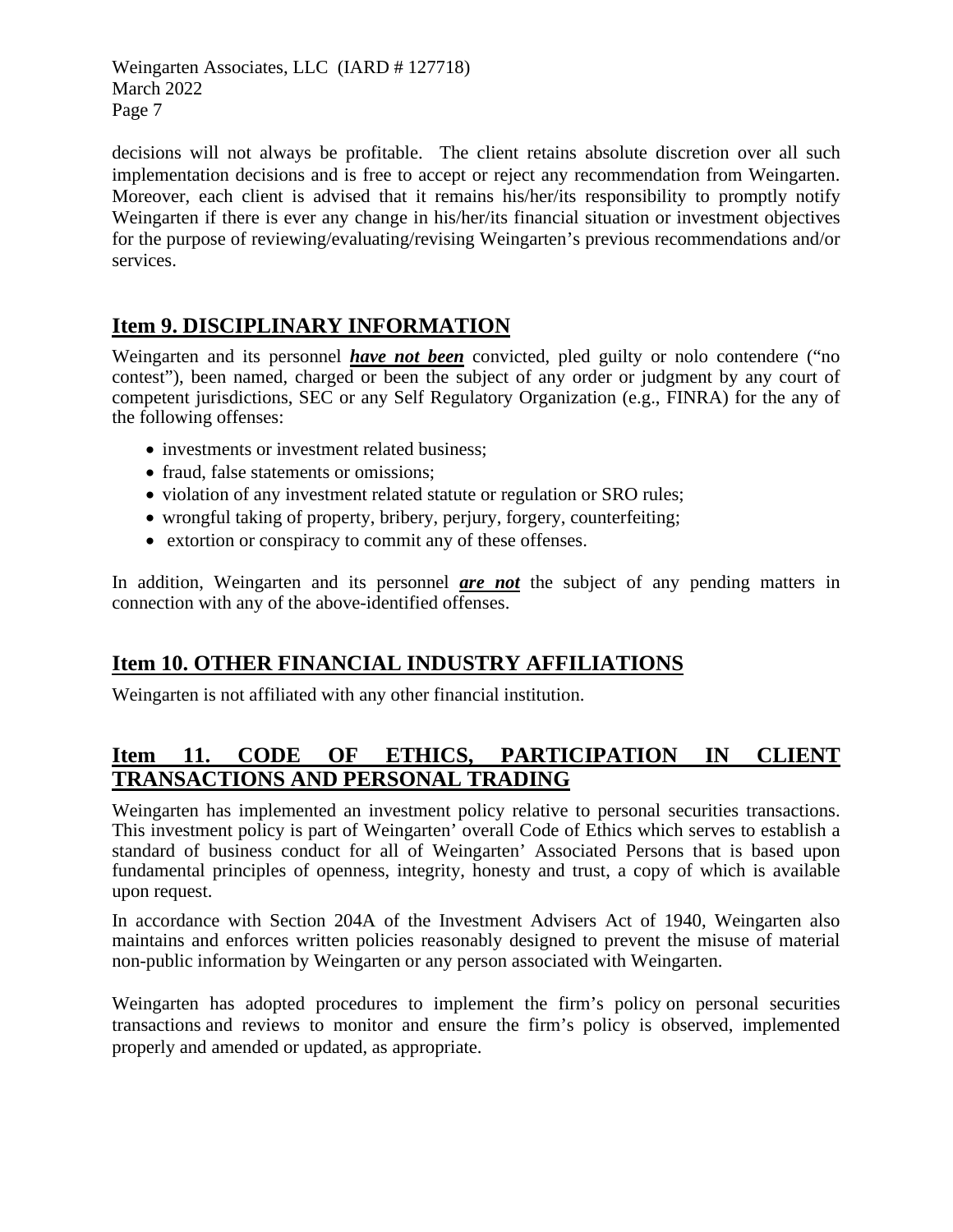### **Item 12. BROKERAGE PRACTICES**

### 1. **Research and Other Soft Dollar Benefits:**

Although not a material consideration when determining whether to recommend that a client utilize the services of a particular broker-dealer/custodian, Weingarten may receive from a broker-dealer/custodian (or a mutual fund company), without cost (and/or at a discount) support services and/or products, certain of which assist Weingarten to better monitor and service client accounts maintained at such institutions. Included within the support services that may be obtained by the Weingarten may be investment-related research, pricing information and market data, software and other technology that provide access to client account data, compliance and/or practice management-related publications, discounted or gratis consulting services, discounted and/or gratis attendance at conferences, meetings, and other educational and/or social events, marketing support, computer hardware and/or software and/or other products used by Weingarten in furtherance of its investment advisory business operations.

As indicated above, certain of the support services and/or products that *may* be received assist Weingarten in managing and administering client accounts. Others do not directly provide such assistance, but rather assist Weingarten to manage and further develop its business enterprise.

Weingarten' clients do not pay more for investment transactions effected and/or assets maintained at a particular broker-dealer/custodian as a result of this arrangement. There is no corresponding commitment made by Weingarten to any particular broker-dealer/custodian or to any other entity to invest any specific amount or percentage of client assets in any specific mutual funds, securities or other investment products as a result of the above arrangement.

#### 2. **Brokerage for Client Referrals:**

Weingarten does not receive client referrals from any broker**-**dealer custodian.

#### 3. **Directed Brokerage**:

The client may direct Weingarten to use a particular broker-dealer (subject to Weingarten' right to decline and/or terminate the engagement) to execute some or all transactions for the client's account. In such event, the client will negotiate terms and arrangements for the account with that broker-dealer, and Weingarten will be unable to seek better execution services or prices from other broker-dealers. As a result, client may pay higher commissions or other transaction costs or greater spreads, or receive less favorable net prices, on transactions for the account than would otherwise be the case. Weingarten seeks to execute orders for its clients fairly and equitably.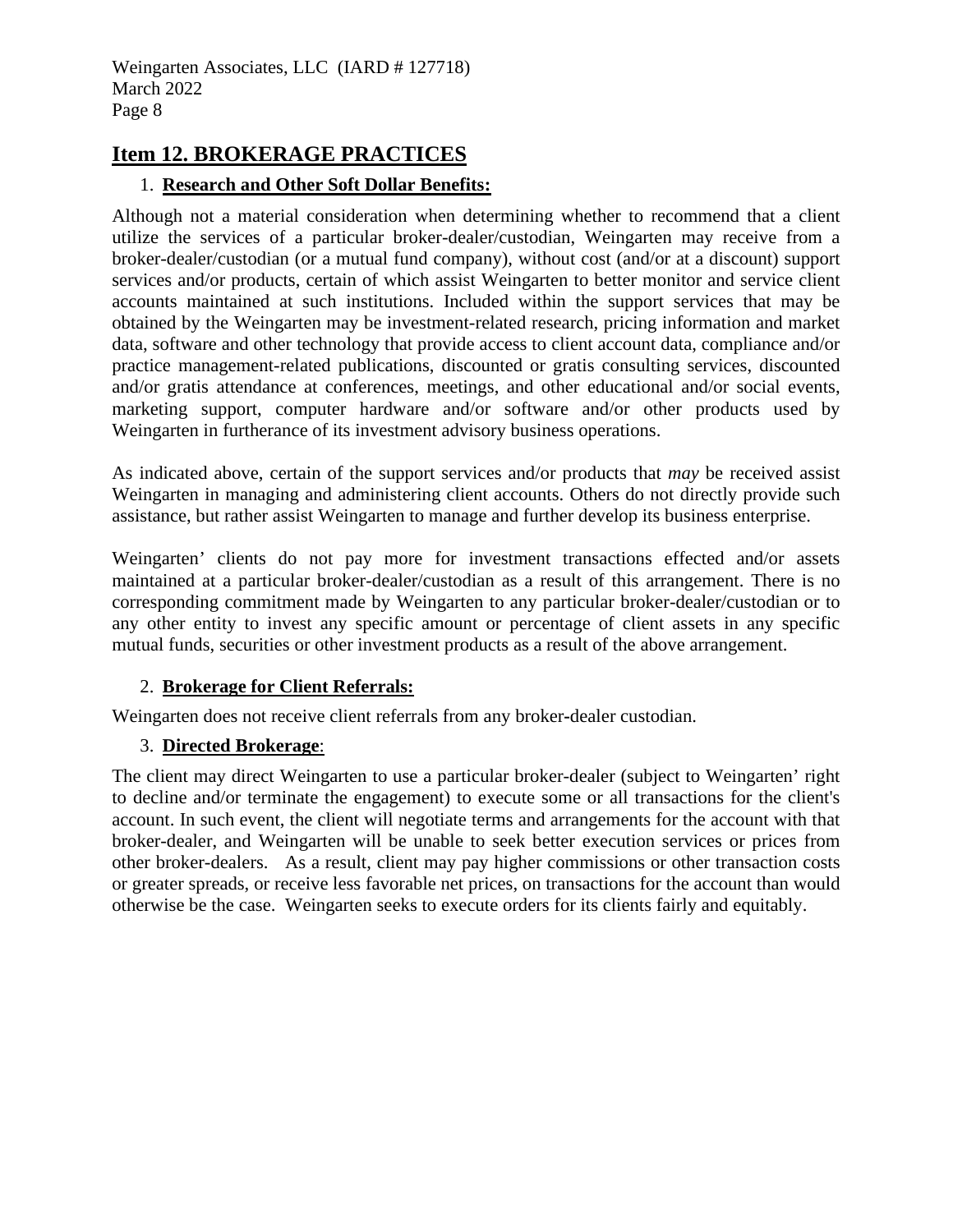### **Item 13. REVIEW OF ACCOUNTS**

Weingarten does not review accounts for clients who only engage Weingarten for an initial financial planning engagement only. For those clients to whom Weingarten provides annual advisory services, Weingarten's Managing Member, Ken Weingarten reviews accounts on a quarterly basis. The purpose of this review is to rebalance the client portfolio if it is found to be outside the parameters that were established in the client's investment policy statement. For clients with non-retirement accounts, we will also consider tax-loss harvesting strategies if it is advantageous to the client. Directed brokerage clients are responsible for providing Weingarten with account statements or reports from their investment custodian in order to properly review these accounts.

# **Item 14. CLIENT REFERRALS AND OTHER COMPENSATION**

Weingarten does not currently have any contractual engagement with any solicitors or pay any compensation for the receipt of client referrals.

# **Item 15. CUSTODY**

Weingarten does not maintain physical custody of client assets. All client assets are custodied with nationally recognized, SEC registered, and FINRA member broker-dealer/custodians. Weingarten is deemed to have custody to the extent it can debit its advisory fees directly from the custodian otherwise Weingarten has no ability to access client assets.

### **Item 16. INVESTMENT DISCRETION**

Weingarten primarily provides advisory services on a discretionary basis. As such, prior to engaging Weingarten to provide any investment management services, the client will be required to enter into a formal *Investment Advisory Agreement* with Weingarten setting forth the terms and conditions which under which Weingarten shall manage client's assets.

# **Item 17. VOTING CLIENT SECURITIES**

Weingarten does not vote client proxies. Weingarten's clients maintain exclusive responsibility for: (1) directing the manner in which proxies solicited by issuers of securities beneficially owned by the client shall be voted, and (2) making all elections relative to any mergers, acquisitions, tender offers, bankruptcy proceedings or other type events pertaining to the client's investment assets. Weingarten and the client shall correspondingly instruct each custodian of the assets to forward to the client copies of all proxies and shareholder communications relating to the client's investment assets.

With respect to shareholder class action litigation and similar matters, Weingarten generally will not make any filings in connection with any shareholder class action lawsuits involving securities currently or previously held in clients' accounts. Weingarten recommends that its clients promptly review these materials, as they identify important deadlines and may require action in the client's part. Weingarten will not be required to notify third party custodians or clients who utilize third party custodians of shareholder class action lawsuits and similar matters.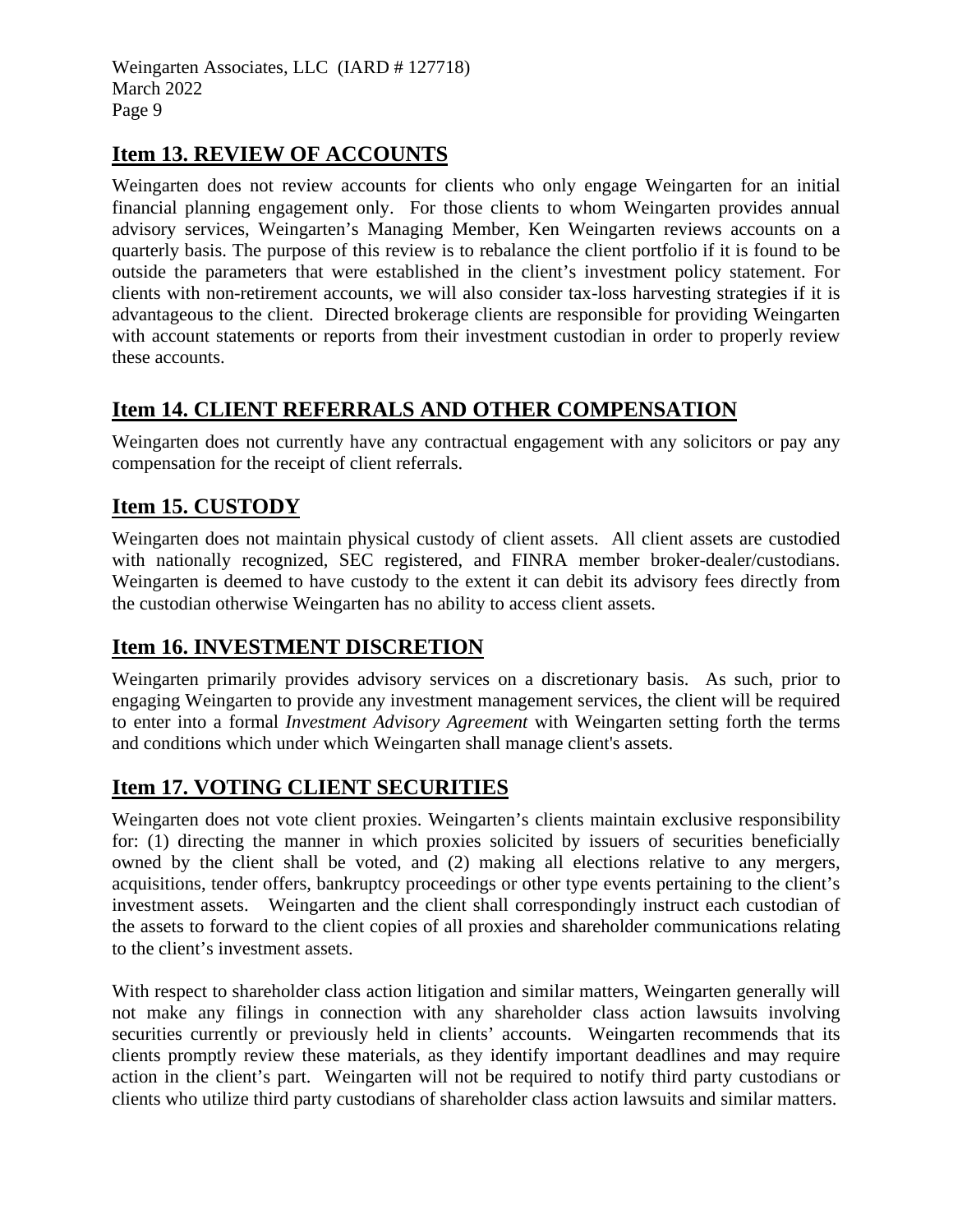### **Item 18. FINANCIAL INFORMATION**

Based upon Weingarten' business practices, use of a qualified custodian and advisory fee procedures, the SEC does not require the disclosure of financial information. Please be advised that there are no known financial conditions that would impair Weingarten' ability to meet contractual commitments to clients. Weingarten has not been the subject of a bankruptcy petition.

### **Item 19. STATE REGISTERED ADVISORS – SUPPLEMENTAL DISCLOSURE**

The Firm's Principal, Ken Weingarten *has not been* the subject of a bankruptcy petition or involved in any of the events listed below.

- a) An award or otherwise being found liable in an arbitration claim alleging damages in excess of \$2,500, involving any of the following: or
- b) An award or otherwise being found liable in a civil, self-regulatory organization, or administrative proceeding involving any of the following:
	- **i** investments or investment related business;
	- fraud, false statements or omissions;
	- violation of any investment related statute or regulation or SRO rules;
	- wrongful taking of property, bribery, perjury, forgery, counterfeiting;
	- extortion or conspiracy to commit any of these offenses.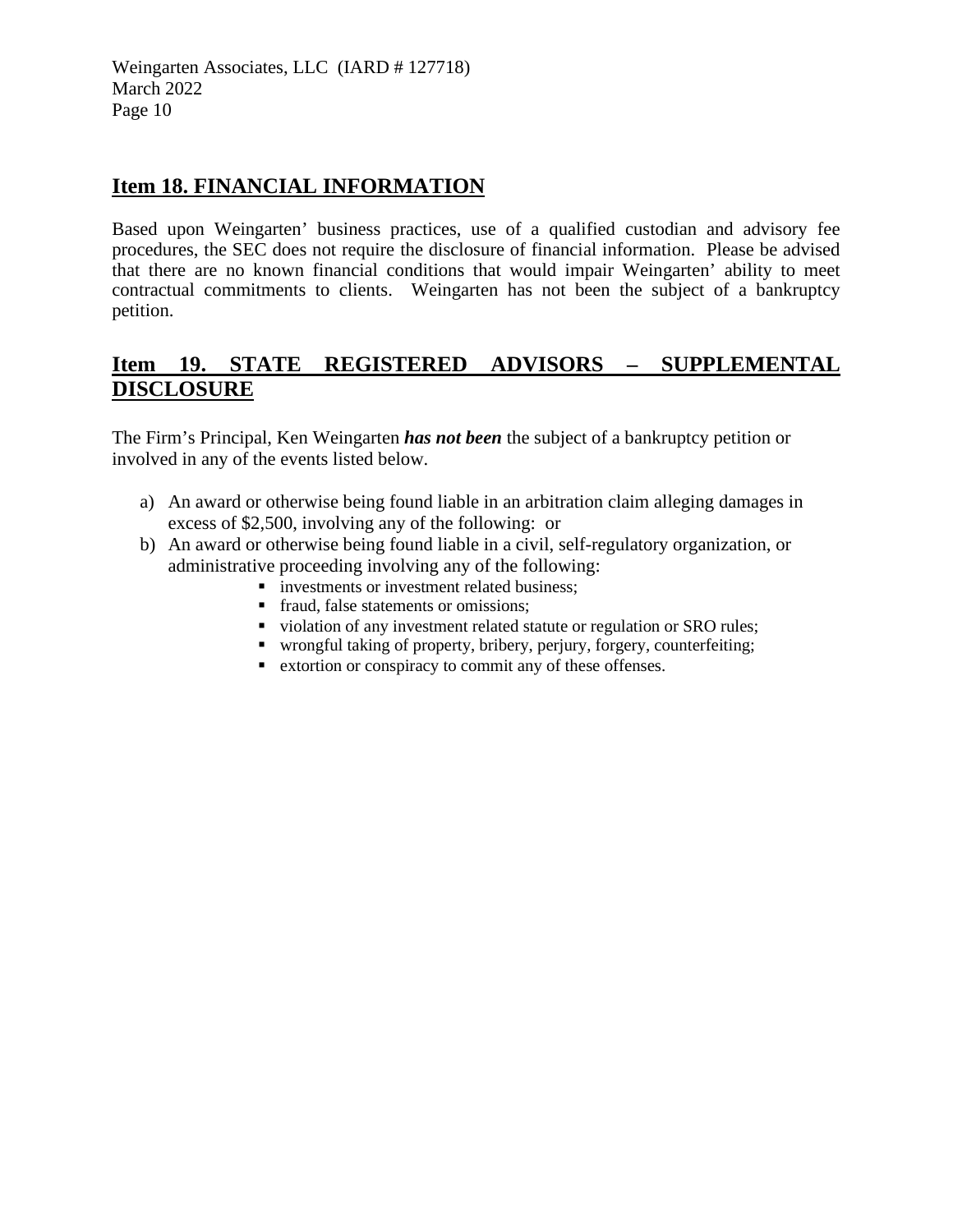# **WEINGARTEN ASSOCIATES, LLC 11 Overlook Way Lawrenceville, New Jersey 08648**

A New Jersey Registered Advisory Firm[2](#page-10-0)

**Supervised Person(s)** Ken Weingarten, MBA, CFP, President Frank Fernandez

# **BROCHURE SUPPLEMENT, MARCH 2022**

This brochure supplement provides information about the investment advisory representatives that supplements the Weingarten Associates, LLC, ("Weingarten") brochure. You should have received a copy of that brochure. Please contact Weingarten at (609) 620-1770 and/or via our website at [www.weingartenassociates.com](http://www.weingartenassociates.com/) if you did not receive Weingarten's brochure or if you have any questions about the content of this supplement.

Additional information about the above-referenced Supervised Persons is available on the SEC's website at [www.adviserinfo.sec.gov.](http://www.adviserinfo.sec.gov/)

<span id="page-10-0"></span><sup>&</sup>lt;sup>2</sup> SEC or State registration does not and should not imply any certain level of skill or training.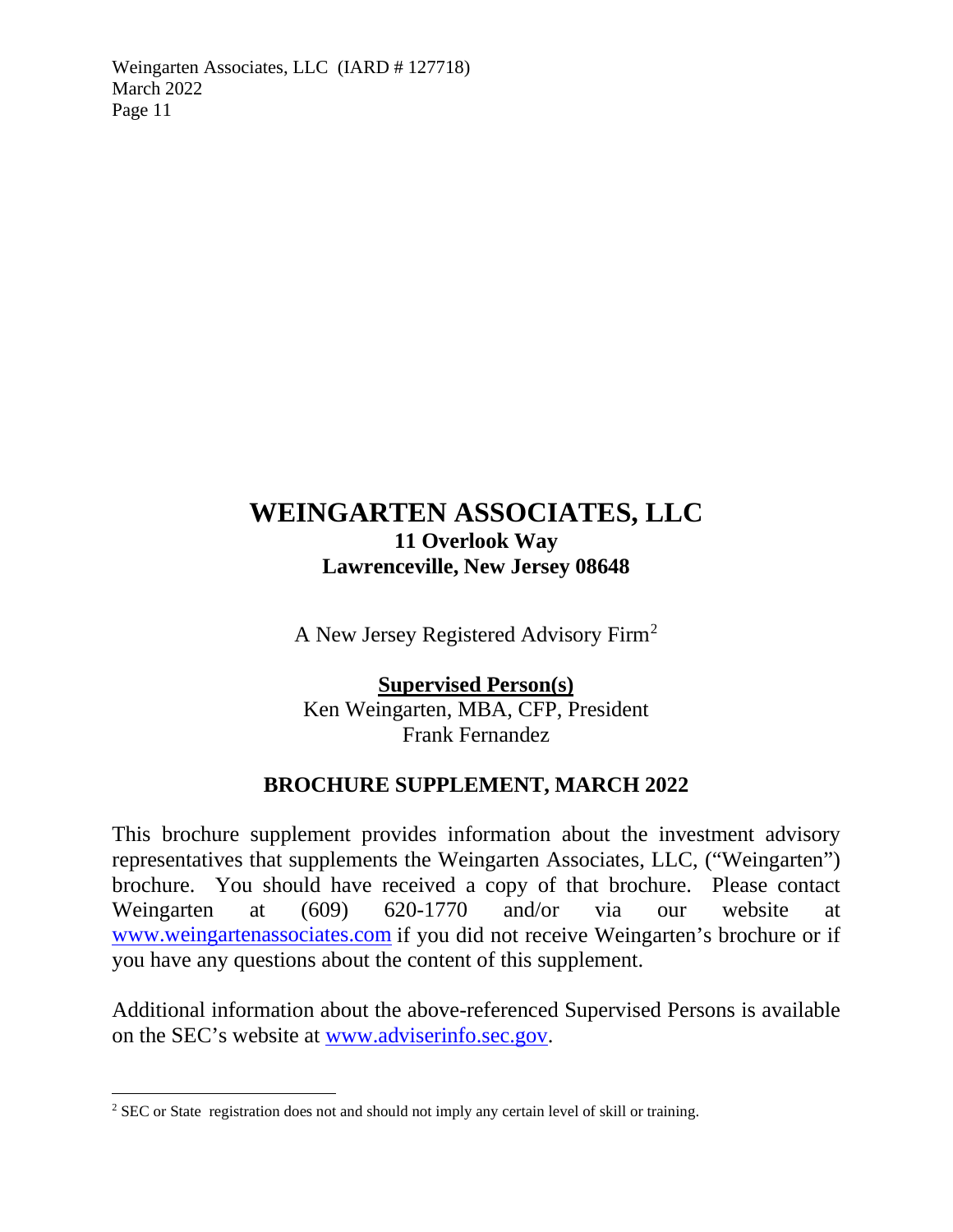### **KEN WEINGARTEN, MBA, CFP**

#### **1) Educational and Business Background**

- Born: 1967
- Education: Drew University, Madison, NJ, BA Political Science (1989) Rider University, Lawrenceville, NJ, MBA (1999) College for Financial Planning, Denver, CO, Certificate/Financial Planning (2003)

• Business Background: Dataram Corporation, Princeton, NJ, Account Executive (1993-1997) StorNet, West Chester, PA, Account Executive (1997-2003) Trina Weingarten, CPA, Lawrenceville, NJ, Associate (2001-2003) Weingarten Associates, L.L.C., Lawrenceville, NJ, President (2003-present)

#### **2) Disciplinary Information:**

Weingarten is required to disclose the pertinent facts regarding any legal or disciplinary events material to a client's evaluation of Ken Weingarten. Weingarten has no information to disclose in relation to this Item.

#### **3) Other Business Activities:**

Weingarten may provide its clients with ongoing accountancy and tax preparation services through Weingarten's affiliated Certified Public Accountant, Trina Weingarten (spouse). Mrs. Weingarten may provide tax preparation services to individuals, families, and small business owners. Mrs. Weingarten does not provide investment advisory services to any of Weingarten's clients.

#### **4) Additional Compensation**:

Mr. Weingarten does not receive compensation from non-clients for providing advisory services.

### **5) Supervision:**

Weingarten generally requires that all investment advisors have acquired, at a minimum, a college degree with a major in finance or accounting, and a designation relative to investments such as a Certified Financial Planner (CFP) and Chartered Financial Analyst (CFA). Ken Weingarten is responsible for the supervision of Weingarten's investment advisory representatives (IARs). Mr. Weingarten's supervision includes a review of correspondence, (e.g., email, letters), advertising, client accounts statements and such other documentation to ensure that Weingarten's IARs are conducting themselves in accordance with its compliance and supervisory procedures and applicable investment advisory rules and regulations.

#### **6)Requirements for State-Registered Advisers**

Weingarten is required to disclose the material facts regarding Ken Weingarten's involvement in certain civil, self-regulatory organization or administrative proceedings, arbitration awards or findings, or bankruptcy proceedings. Weingarten has no information to disclose in relation to this Item.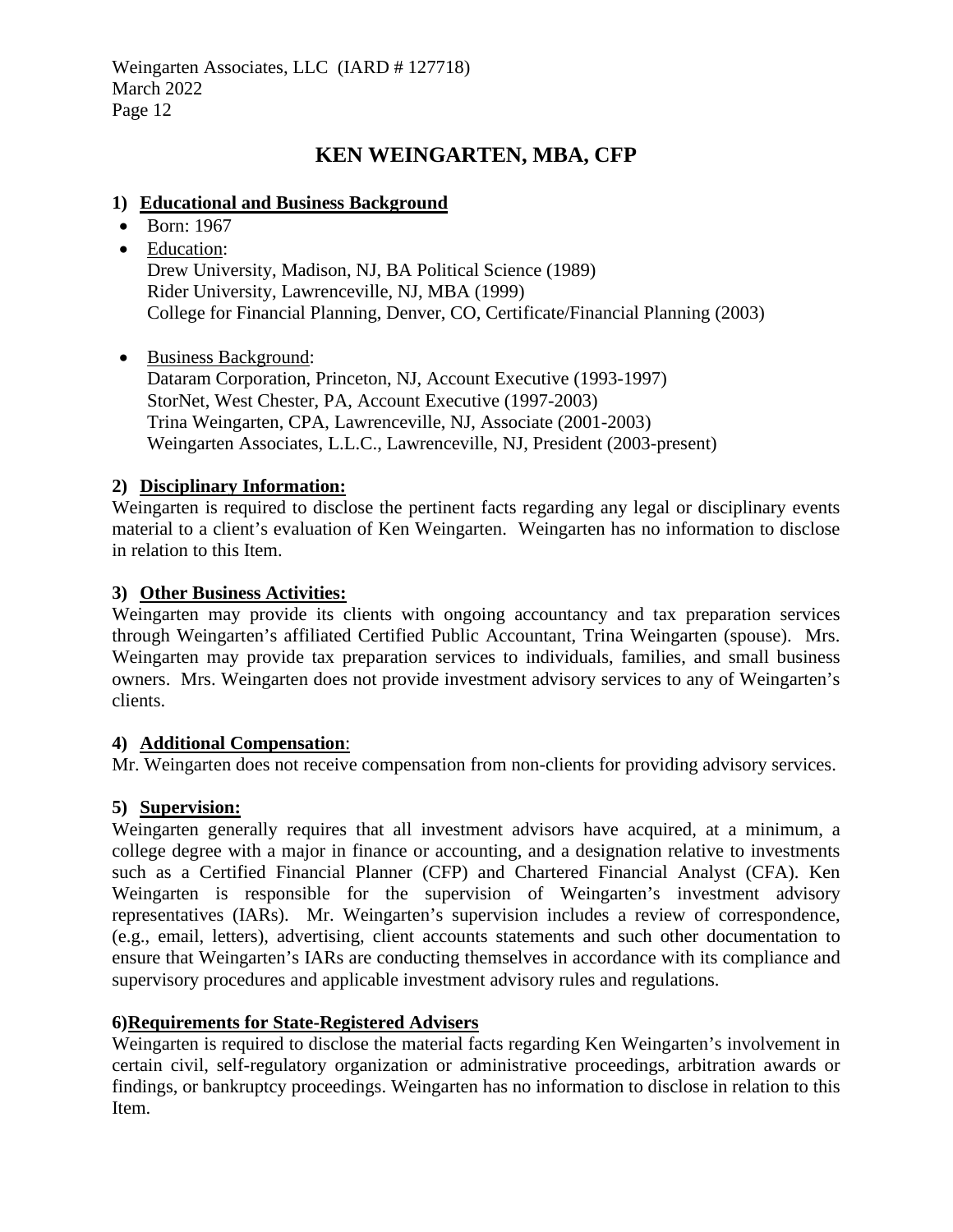### **FRANK FERNANDEZ**

#### **1) Educational and Business Background**

- Born: 1993
- Education: William Patterson University, Union, NJ – BS. Financial Planning (2017)
- Business Background:

Signet Financial Management LLC, Mendham, NJ, Financial Planner (2017-2018) Weingarten Associates, L.L.C., Lawrenceville, NJ, Financial Planner (2018-present)

### **2) Disciplinary Information:**

Weingarten is required to disclose the pertinent facts regarding any legal or disciplinary events material to a client's evaluation of Frank Fernandez. Weingarten has no information to disclose in relation to this Item.

### **3) Other Business Activities:**

Mr. Fernandez does not engage in any other business activities.

### **4) Additional Compensation**:

Mr. Fernandez does not receive compensation from non-clients for providing advisory services.

#### **5) Supervision:**

Weingarten generally requires that all investment advisors have acquired, at a minimum, a college degree with a major in finance or accounting, and a designation relative to investments such as a Certified Financial Planner (CFP) and Chartered Financial Analyst (CFA). Mr. Weingarten is responsible for the supervision of Weingarten's investment advisory representatives (IARs). Mr. Weingarten's supervision includes a review of correspondence, (e.g., email, letters), advertising, client accounts statements and such other documentation to ensure that Weingarten's IARs are conducting themselves in accordance with its compliance and supervisory procedures and applicable investment advisory rules and regulations.

### **6)Requirements for State-Registered Advisers**

Weingarten is required to disclose the material facts regarding Mr. Fernandez's involvement in certain civil, self-regulatory organization or administrative proceedings, arbitration awards or findings, or bankruptcy proceedings. Weingarten has no information to disclose in relation to this Item.